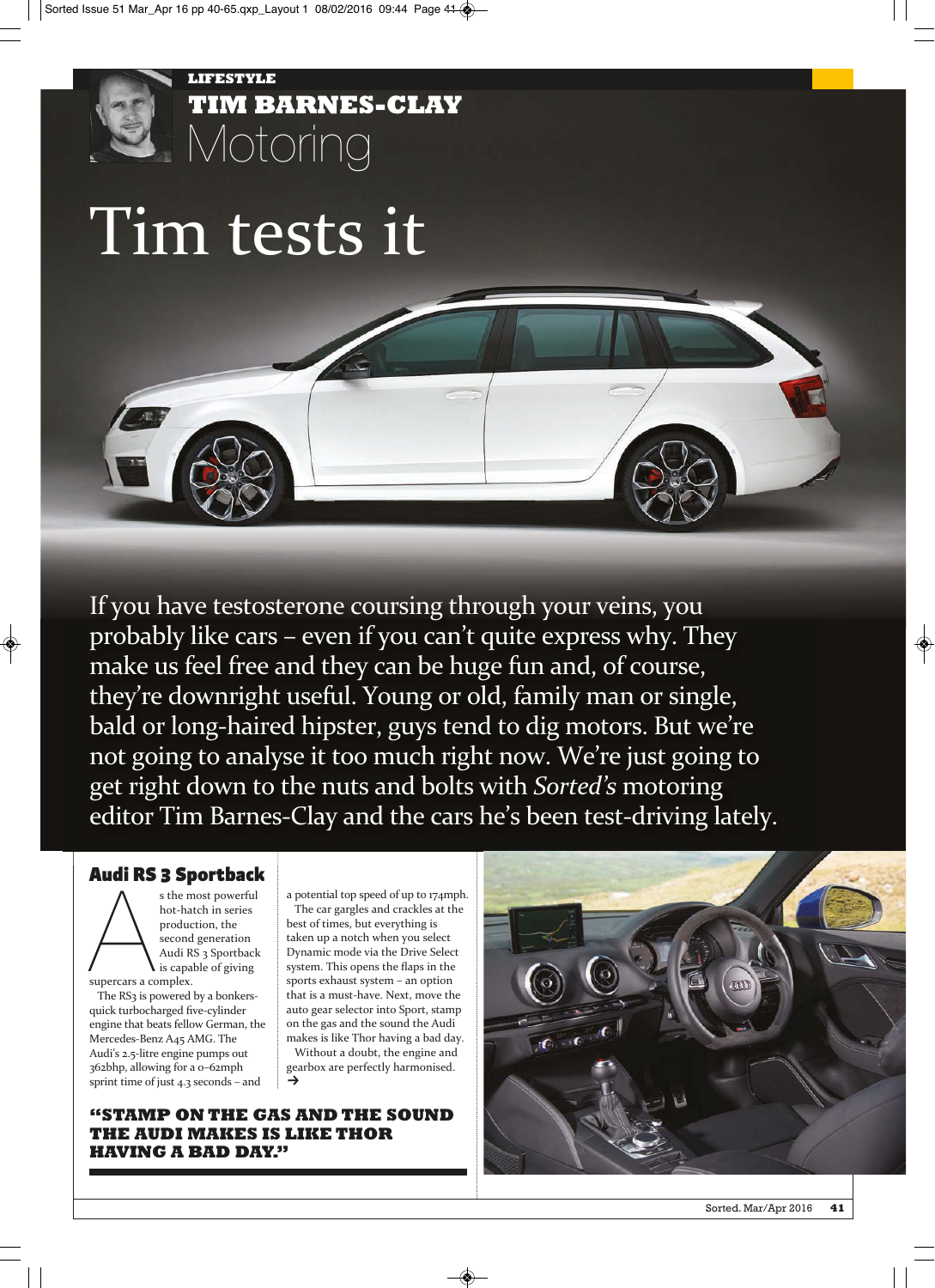

#### **"THE AUDI FEELS WELL AHEAD OF ANY OTHER VEHICLE IN THE PREMIUM HOT-HATCH MARKET."**

The even-speed dual-clutch S tronic 'box punches its way through the cogs quickly, cleanly and crisply. This adds to the car's

# **Škoda Octavia vRS 230 Estate**

The Škoda Octavia vRS Estate looks great with its massive alloys, red brake callipers, lowered suspension and twin exhaust pipes.

The 230 version is particularly special because it's the hottest Škoda in the line-up. Put it this way, I know the model is appreciated by the 'boys in blue' in some areas for a couple of key reasons: it's good value for money and fast.

Powering the petrol-powered, direct-shift automatic gearbox (DSG) variant of the car is a turbocharged 1984cc, 226bhp (or 230ps, as the '230' denotes) engine. It propels the Škoda from 0–62 mph in 7.1 seconds and on to 150mph. What's more, it can deliver an average mpg of 43.5.

The sporty Octavia's leather steering wheel is chunky, the switchgear is nicely damped and the cabin is well-appointed with lots of padding on the dash. Gun the engine, and the twin tailpipes emit a deep 'thrum' on idle – that's the first real indication that this is no ordinary Škoda. Slip into gear and the car is like a dog straining at its lead – it wants to unleash its energy. However, it's capable of behaving like any standard family

ability to be alert and precise at all times. In fact, the Audi feels well ahead of any other vehicle in the premium hot-hatch market.

Being an all-wheel-drive (AWD) motor, the RS3 will lose a little grip from the front wheels when pushed to the edge, but you have to be driving crazily fast for it to start playing up.

The Audi's sporty suspension can feel a bit firm, but that's the price you pay if you want balance and a feeling of security at speed. Indeed, the RS<sub>3</sub> is brilliantly controlled at any rate of knots, and long sweeping bends are the car's strong point. Tilt the nose in, shift the weight to the outside wheels and the renowned Quattro AWD system ensures there's gargantuan grip to be had, enabling you to increase the speed on the way out.

Inside, the cabin is functional but it's also marvellously refined. The materials used, and the solid fit and finish are exactly what Audi aficionados will love and expect. The interior is a comfortable and pleasurable place to be, and then there's the Audi multimedia interface (MMI) media system that is one of the finest around.

The RS<sub>3</sub> Sportback is not inexpensive, and there isn't a lot of room for adults in the back, but it is a staggeringly quick road car that will handle track days. It will also leave you with a big grin, no matter where you drive it.



estate if you're not too heavy with your right foot around town. Heading out of the 'burbs, the Octavia vRS really starts to show its true colours. Hit the gas and the car dashes to the legal limit before you know it. It's fun getting there as well. It's comfortable, smooth and the easy-to-use cruise control keeps you on the right side of the law on motorways.

The Octavia Estate is very practical, too. It has an enormous load area with plenty of pegs and netted areas to keep your luggage secure and compartmentalised. The front passenger area provides lots of legroom and the rear seats are good for two adults.

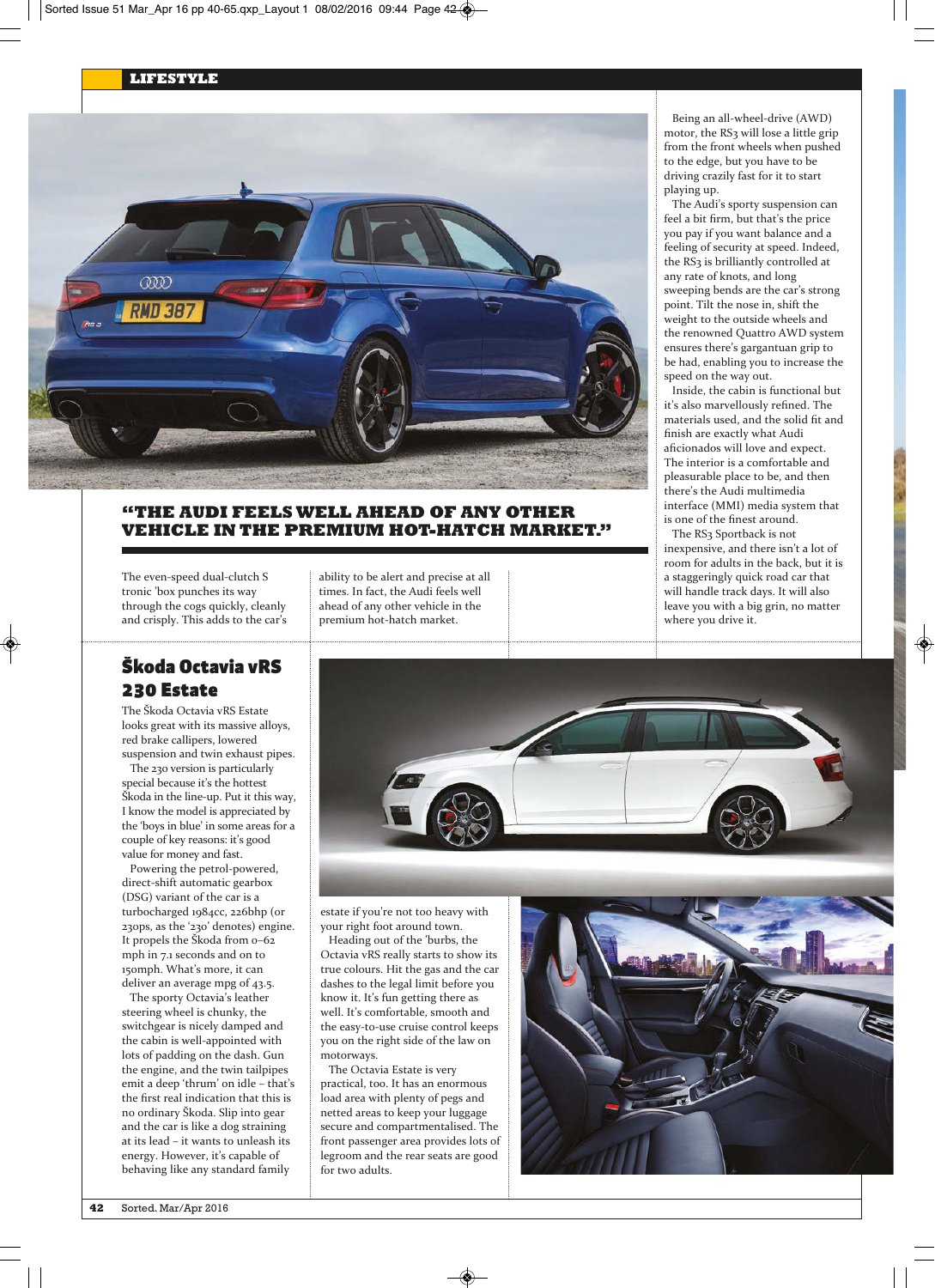**"THE FASTEST VERSION OF THE V40 CROSS COUNTRY COMBINES DECENT DRIVING DYNAMICS, INTERIOR COMFORT AND A RUGGED PERSONALITY WITH EXCELLENT SAFETY TECHNOLOGY."**

## **Volvo V40 Cross Country T5**

The fastest version of the V40 Cross Country combines decent driving dynamics, interior comfort and a rugged personality with excellent safety technology.

It has a more rugged style than the standard V40 and is distinct to the sports styling of the R-Design model. It features a number of unique details that include: silver roof rails; contrasting front bumper, honeycomb mesh grille and upright day-running lights; sculpted sills and contrasting rear bumper with integrated skid plate.

In  $T_5$  guise, the 1969cc, four-cylinder, 16 valve, turbocharged petrol unit delivers 241bhp, with 62mph from standstill arriving in a rapid 6.1 seconds. The relatively wide car will go onto 130mph and it stays planted on the road and around bends, thanks to a four-wheel

drive system. This also means the Volvo will handle more than just tarmac. That's handy if you ever need to tackle the odd rutted dirt track or mud-covered field.

The V40 provides enough space for four-up, or five if you have two adults in the front and three small children in the rear on booster seats. The boot, although not massive, is decent enough to shove in everything a family might need – from a week's worth of shopping to a couple of baby buggies.

On average, the T<sub>5</sub> can return up to 44.1mpg, so it occupies a somewhat rare place in the motor market. It's a high-riding hothatch with decent fuel economy, real off-road ability and honest onroad manners. Put simply, the car delivers unprecedented choice in the premium hatchback sector without compromise.  $\rightarrow$ 



**"IT'S A HIGH-RIDING HOT-HATCH WITH DECENT FUEL ECONOMY, REAL OFF-ROAD ABILITY AND HONEST ON-ROAD MANNERS."**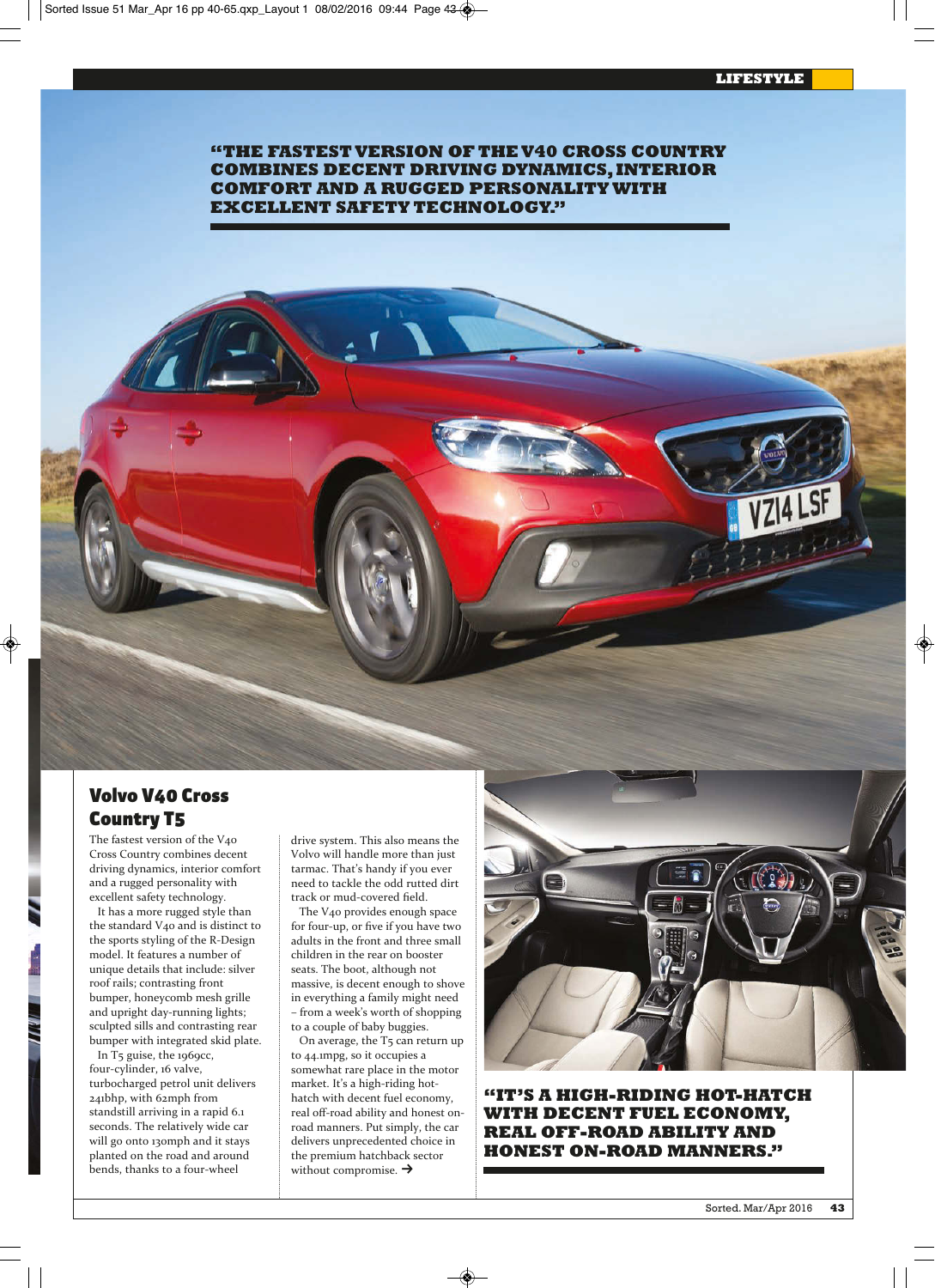

# **Mitsubishi Outlander PHEV**

The Mitsubishi PHEV may look like a standard Outlander, but hiding behind the façade is the most technologically advanced SUV on the car market.

'PHEV' stands for Plug-in Hybrid Electric Vehicle. It means the SUV can be fed by electricity from a domestic socket to power electric motors that are supported by a petrol engine.

The latest Outlander PHEV, which was unveiled in October 2015, has seen the fuel economy improved – up from 148mpg to 156mpg – while the CO2 emissions are down from 44g/km to 42g/km. Those ultra-low emissions mean that no vehicle tax is payable, and its electric power combined with the efficient 2.0-litre petrol engine gives an anxiety-free driving range of 541 miles.

Befitting its first-class status in the Outlander range, the PHEV is very well stacked with kit. It has 18in alloy wheels, dusk-sensing auto headlamps, touch-screen with satellite navigation and reversing camera, climate control, parking sensors and multi airbags.

The flagship GX4hs was driven for this review and the model comes with additional features such as adaptive cruise control and lane departure warning. The latter squeals at you if it detects you've drifted across the road's white dividing lines.

If you're used to a standard car, it's going to be a peculiar experience the first time you gently push the gearstick over to the right into 'D' and drive off in silence. Even sharp



#### **"FOR ITS GREEN, YET POWERFUL TALENTS, MITSUBISHI'S PHEV IS AN SUV THAT IS DIFFICULT NOT TO LIKE."**

jabs of the throttle produce the same amount of hush.

The Outlander PHEV isn't rapid from a standing start, but good pulling power makes up for it once you get going. Initial acceleration suffers simply because of the heavy jumble of battery and electric motors that the regular Outlander doesn't possess.

When you need to recharge on the move, all you need to do is hit the 'Charge' switch behind the joystick, which fires up the four-cylinder engine to replenish the battery. A single charge via a power point takes just a few hours, which could cost you next to nothing depending on the time you choose to plug into the grid.

Outside, the new Outlander PHEV's styling has been fine-tuned to include LED headlights and bumpers that add a little to the SUV's length. This makes the model look lower to the ground than before. Inside, there have been fascia changes to make the car's cabin simpler and more modern.

Behind the wheel, body control is good for a SUV of this weight, as the Outlander PHEV profits from Mitsubishi's Super All-Wheel Control (S-AWC). This is a system that ensures maximum stability when cornering.

Indeed, for its green, yet powerful talents, Mitsubishi's PHEV is an SUV that is difficult not to like.